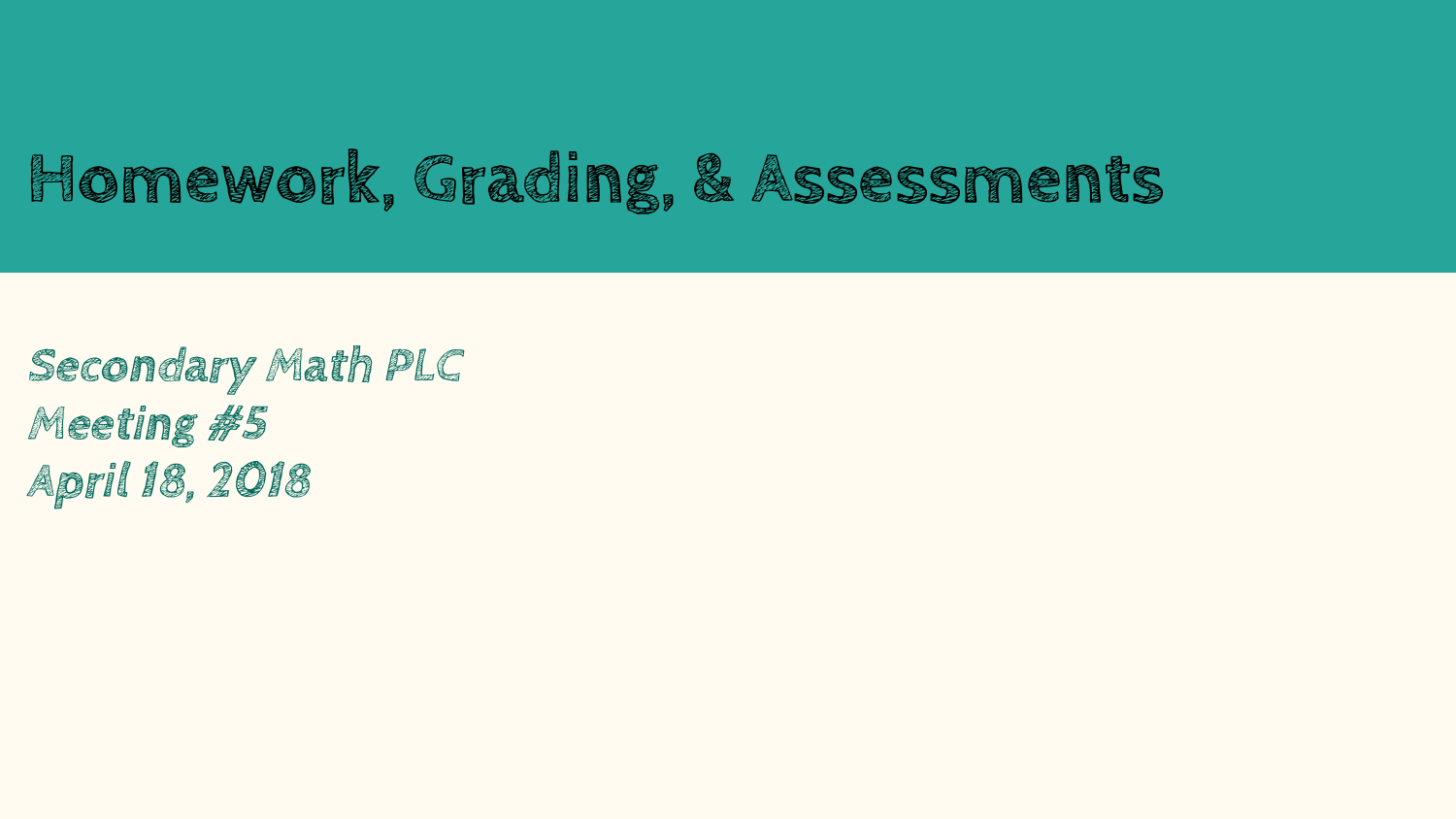

#### Amy Fast, Ed.D @fastcravon

Follow  $\vee$ 

My dad always said, "The eyes see and the ears hear what's already in the mind." Our perception becomes our reality. Sometimes learning is the easy part. It's the unlearning that's hard. Every so often it's important to ask ourselves & even others, "What might I be wrong about?"



Saya Hillman @sayahillman



Very helpful for someone like me, check out my friend's #kickstarter! measure | visual measuring cups buff.ly/2vntv7J #smatterings



when u ask ur barber for the  $y = -0.33x$ + 2 but he give u that  $y = -0.5(x-2)^2 + 3$ 

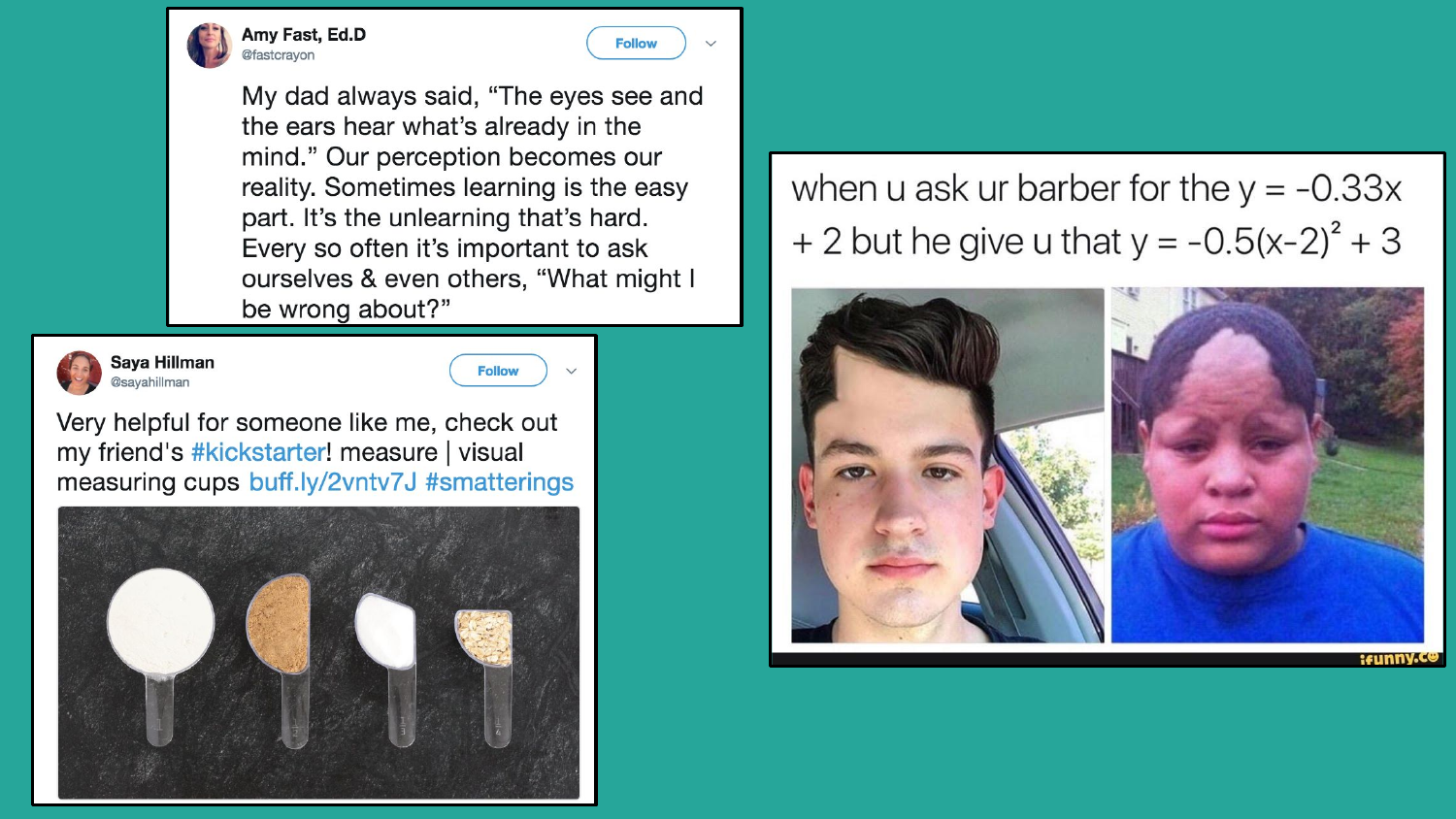

- **4:30 Dinner, Discussion, and Informational Update**
- **5:00 Homework Discussion ~ Research**
- **5:30 Grading Discussion ~ Research**
- **6:00 Assessment Discussion ~ Research**
- **6:20 PLC Wrap-Up -> Final Evaluations, SCECH forms, etc.**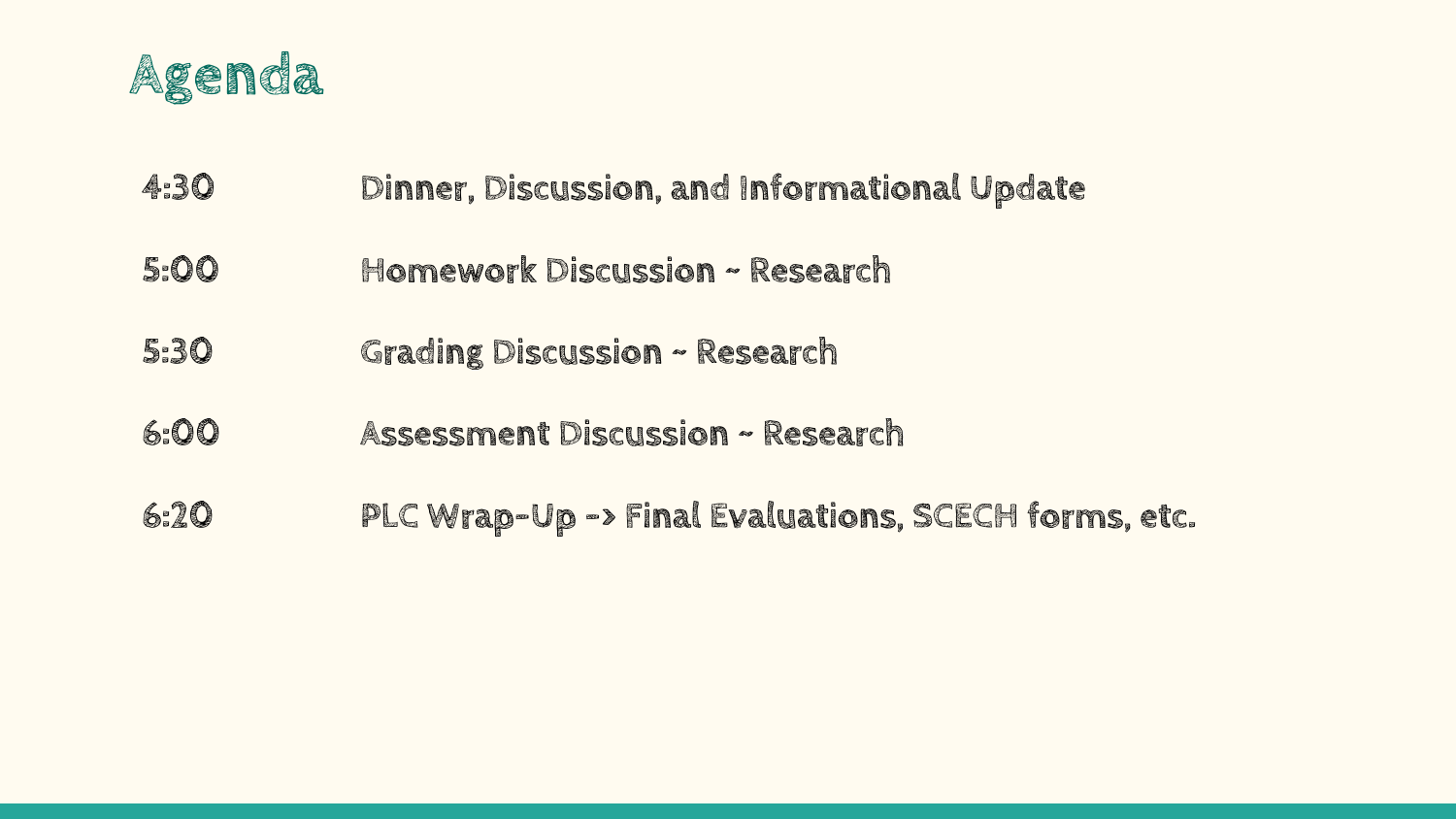# **In the News**

- **○ [School Index Values](https://www.mischooldata.org/SchoolIndex/Location.aspx) -> [Article](http://www.michigan.gov/documents/mde/MI_School_Index_System_Policy_Brief_613866_7.pdf)**
- **○ [Teacher Prep Reform Bills](http://mymassp.com/content/teacher_prep_reform_bills_pass_house_committee)**
- **○ [The Marshall Plan](http://www.michigan.gov/ted/0,5863,7-336-85008---,00.html)**
- **○ [New NAEP Results](https://www.nationsreportcard.gov/math_2017/#?grade=4)**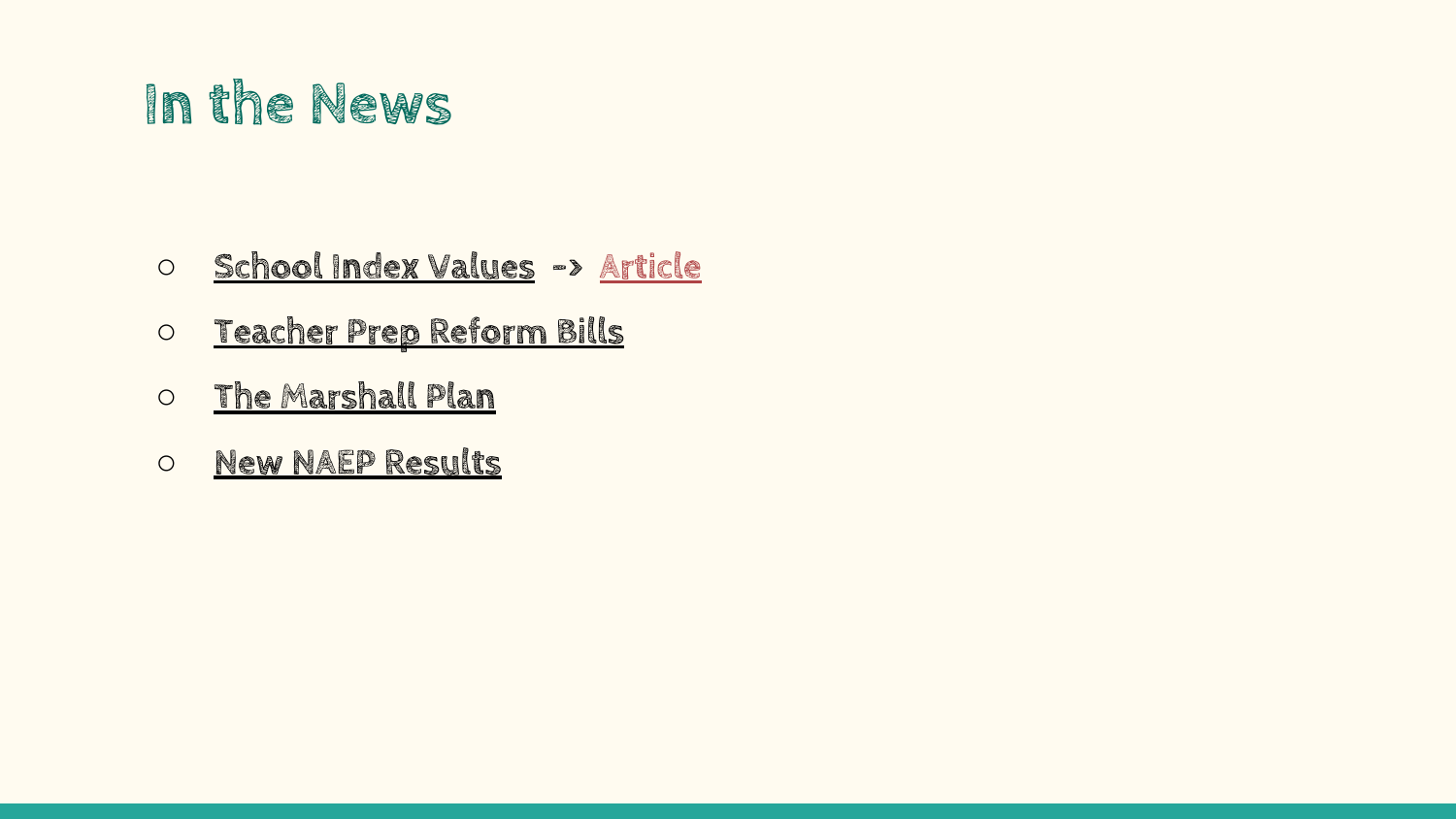# **Summer Workshops**

- **○ [MCTM Annual Conference](https://www.mictm.org/index.php/events-news/mctm-conference-and-institute)**
- **○ [NMU Action in Education Summer Institute](https://www.smore.com/zn8pr)**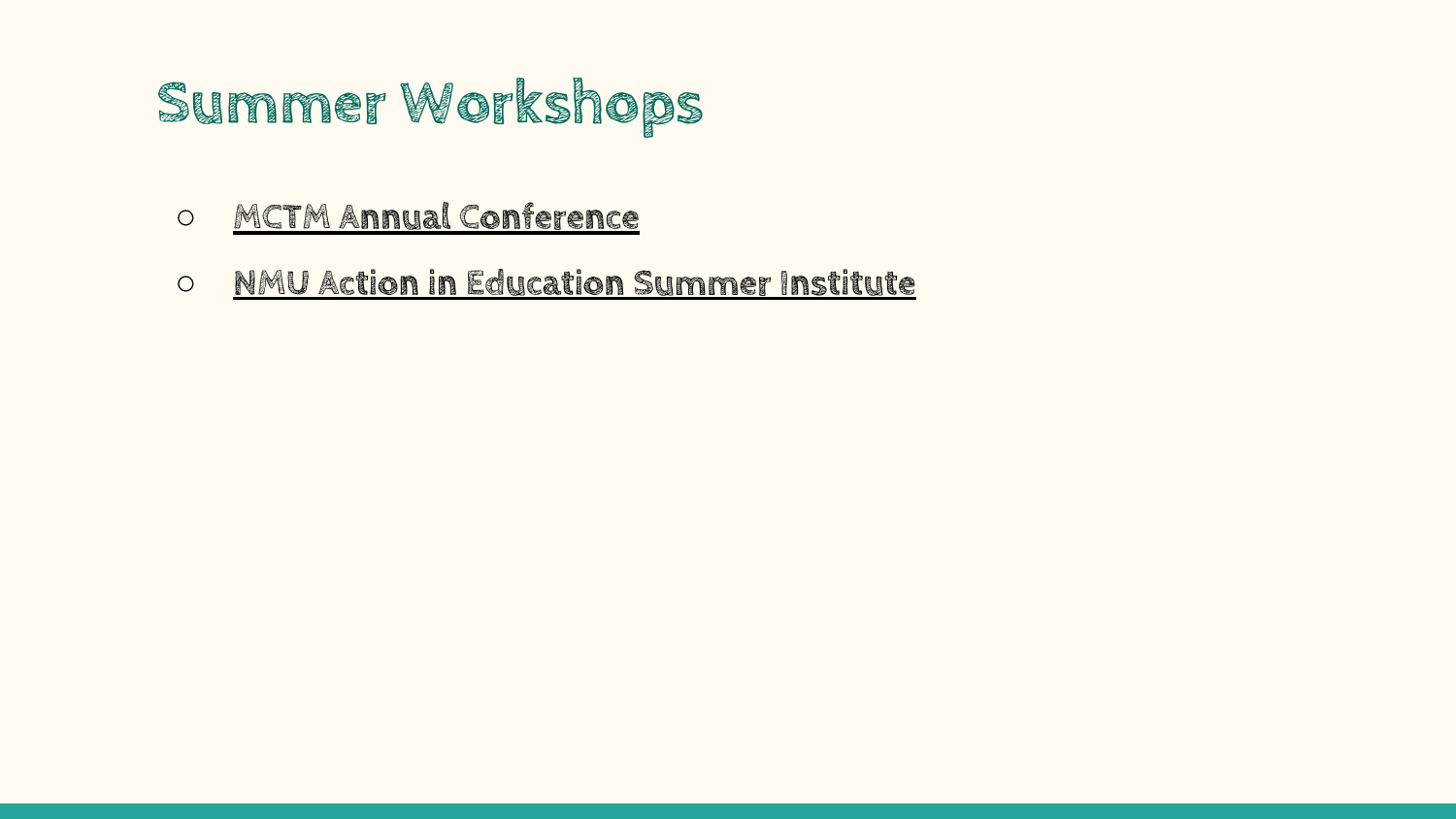## **Odds & Ends**

- **○ Changes to Khan Academy [Content Tab](https://youtu.be/n5_1jFIiPgM)**
- **○ [Refillable Whiteboard Markers](https://www.auspen.us/collections/refillable-markers)  [Video](https://www.youtube.com/watch?v=5UzimB8JMfA)**
- **○ [VNPS](http://slamdunkmath.blogspot.com/2014/08/vertical-non-permanent-surfaces-and.html) -- [Example](https://www.menards.com/main/building-materials/panel-products/industrial-panels/hardboard-pegboard/1-4-x-2-x-4-white-dry-erase-panel/1291200/p-1444431325265-c-13340.htm?tid=7591186734741429978&ipos=5)**
- **○ [Problem of the Week](http://www.cemc.uwaterloo.ca/resources/potw.php)**
	- **○ [7th/8th Grade Example](http://www.cemc.uwaterloo.ca/resources/potw/2017-18/English/POTWC-17-GS-ME-24-P.pdf)**
	- **○ [11th / 12th Grade Example](http://www.cemc.uwaterloo.ca/resources/potw/2017-18/English/POTWE-17-GM-24-P.pdf)**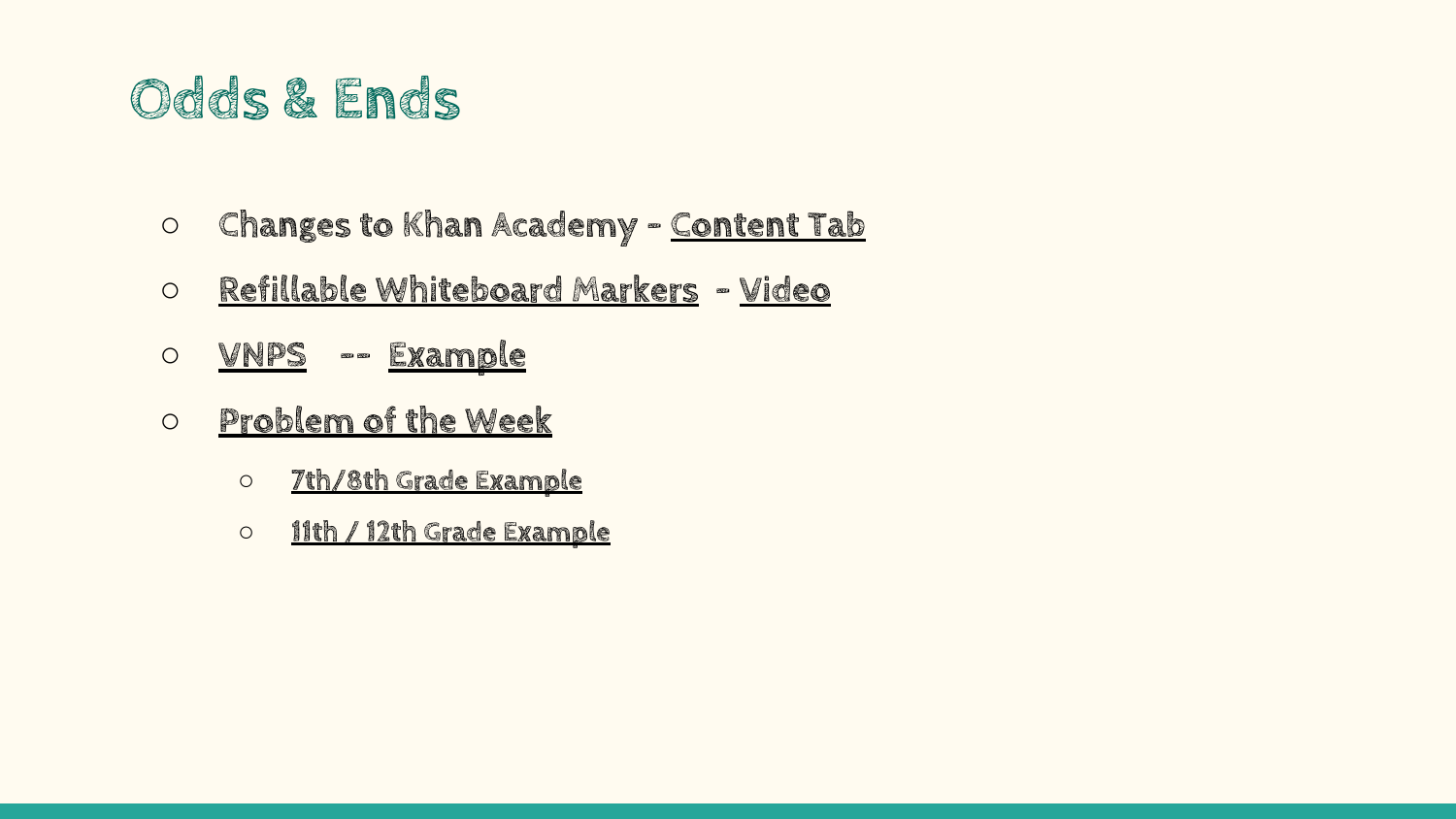# **Homework Discussion**

### [Google Doc](https://docs.google.com/document/d/1HwBoMuBBOhL8Jdq6koCnG47IdoE-zhu31_ZQGliGD0c/edit?usp=sharing)

- **Homework**: *How much homework do we assign? Should homework be assigned? What types of homework assignments do we give and how often? How is homework graded in your class? What percentage of your students regularly complete the homework? How can we improve homework completion? Do you give students a choice in their homework? What are the benefits of homework?* 
	- *● I find value in homework. I just don't believe that enough of the student population allows themselves the individualized time to work on their own and figure out a concept. It also is way too difficult to change the surroundings that they have. (I think working together is also essential. ) When a student struggles, it's too easy to just pick up the phone and call or chat with a friend to figure it out or look it up online. Is their knowledge just short term? Where is the frustration and growth in finding out that you don't know how to do something and then working on it by yourself to understand it? It's gone. How do we bring that back?*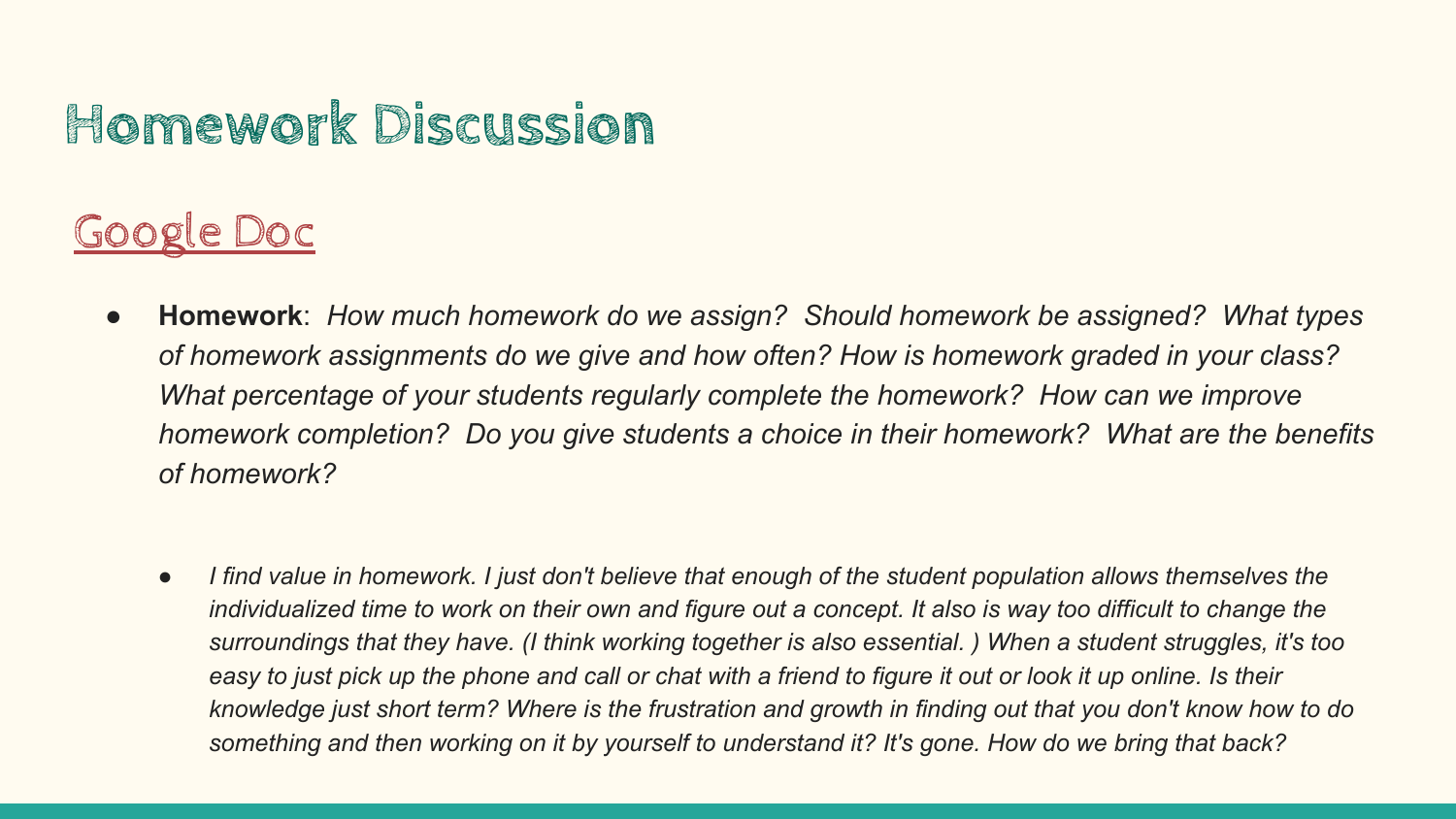# Lagging Homework

For more information, see [Henri Picciotto's Blog](https://blog.mathedpage.org/2014/03/new-practical-advice-document.html)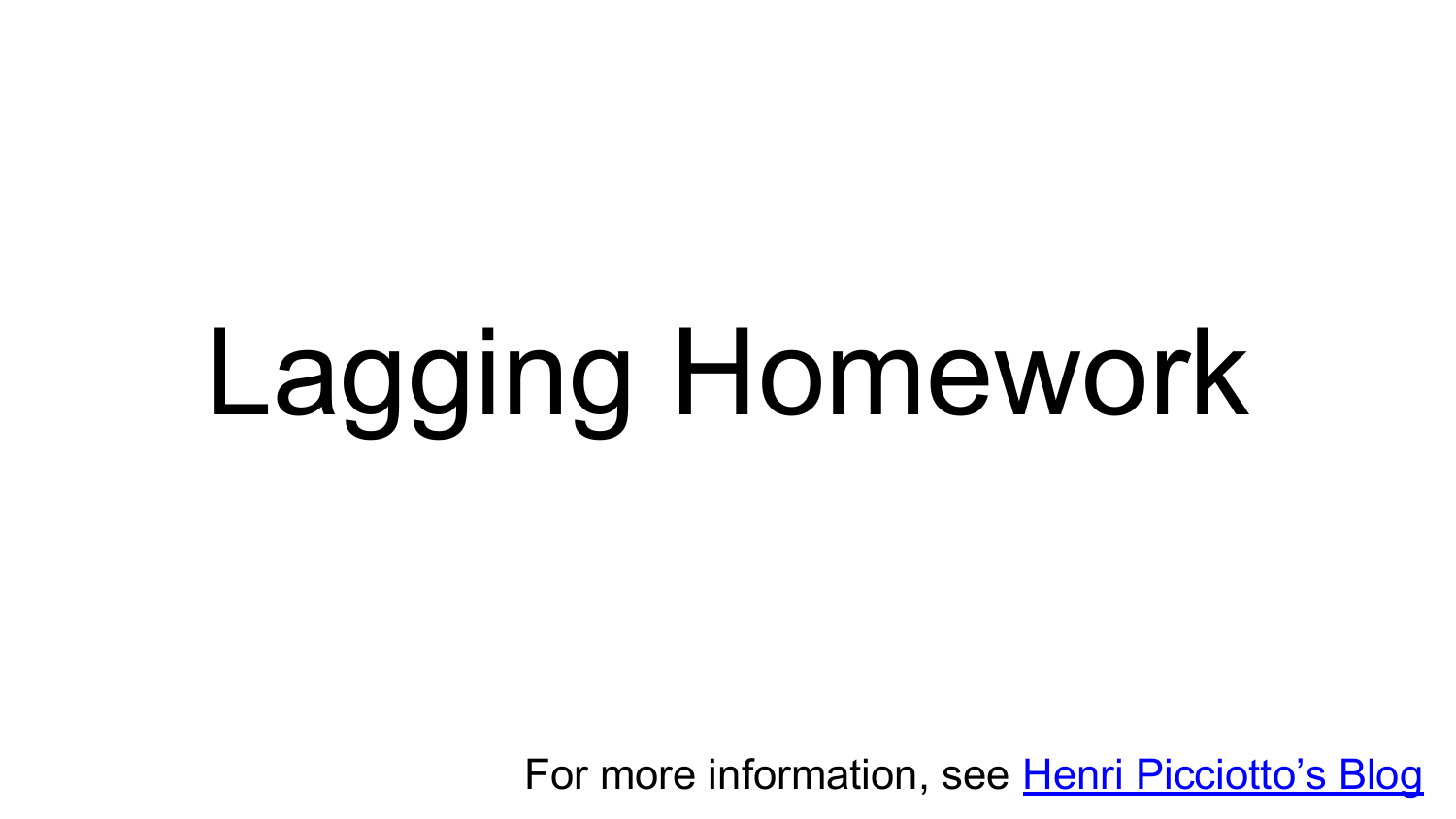

**Teach New Content**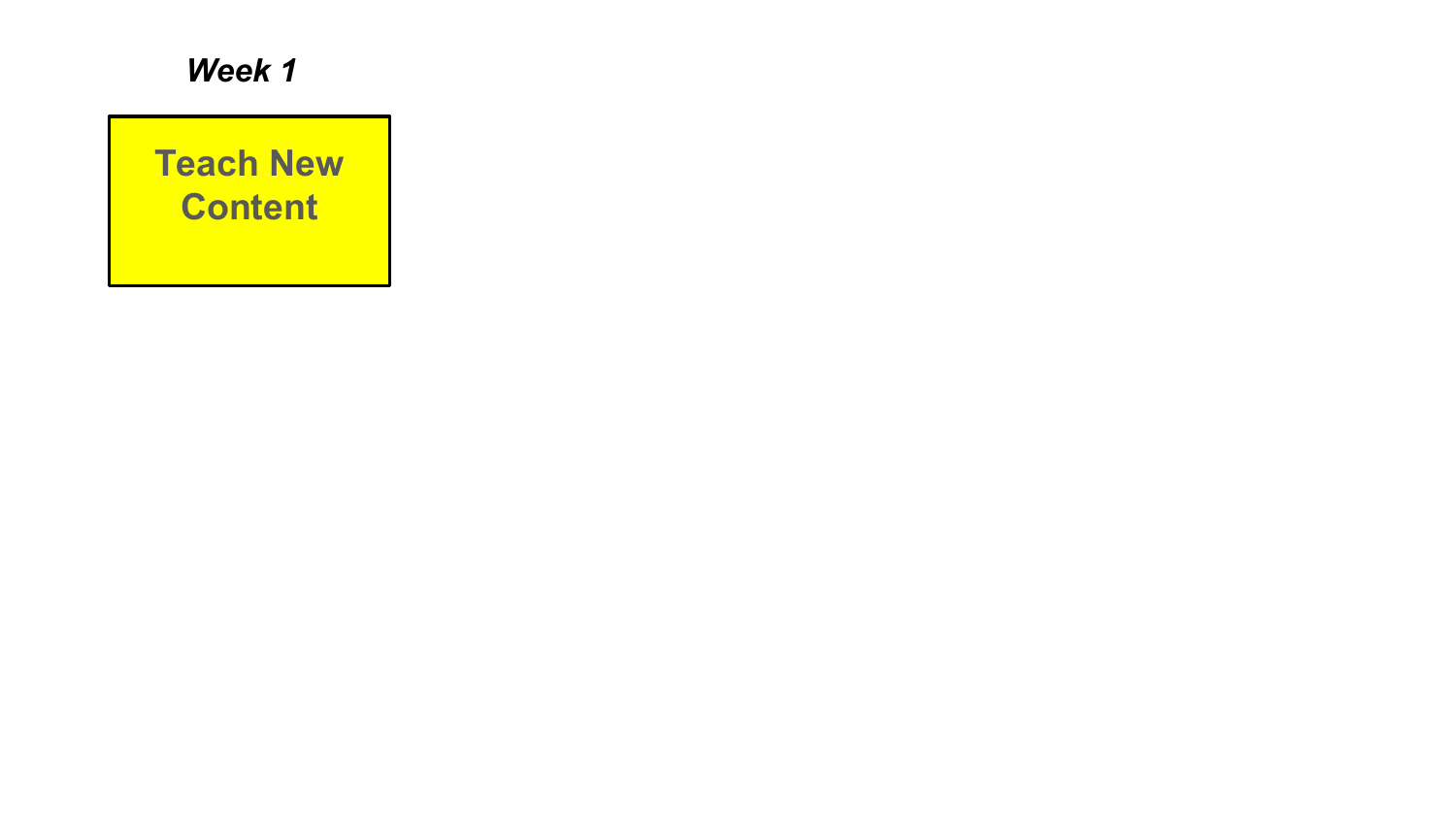| Week 1                             | Week 2                                  |
|------------------------------------|-----------------------------------------|
| <b>Teach New</b><br><b>Content</b> | <b>Teach New</b><br><b>Content</b>      |
|                                    | <b>HW over Week</b><br><b>1 Content</b> |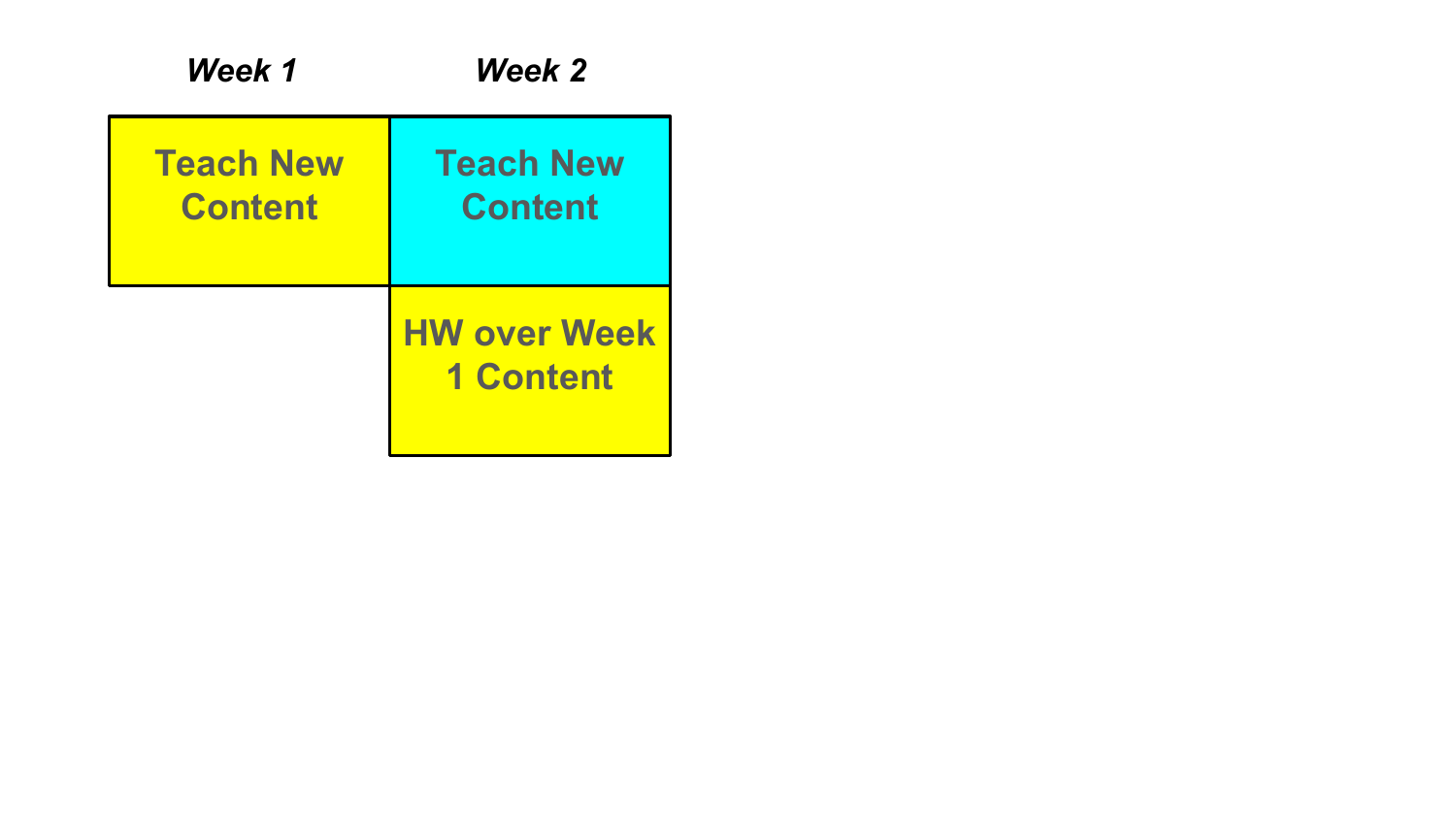| Week 1                             | Week 2                             | Week 3                                                 |
|------------------------------------|------------------------------------|--------------------------------------------------------|
| <b>Teach New</b><br><b>Content</b> | <b>Teach New</b><br><b>Content</b> | <b>Teach New</b><br><b>Content</b>                     |
|                                    | <b>1 Content</b>                   | <b>HW over Week   HW over Week</b><br><b>2 Content</b> |
|                                    |                                    | <b>Quiz over</b><br><b>Week 1</b><br><b>Content</b>    |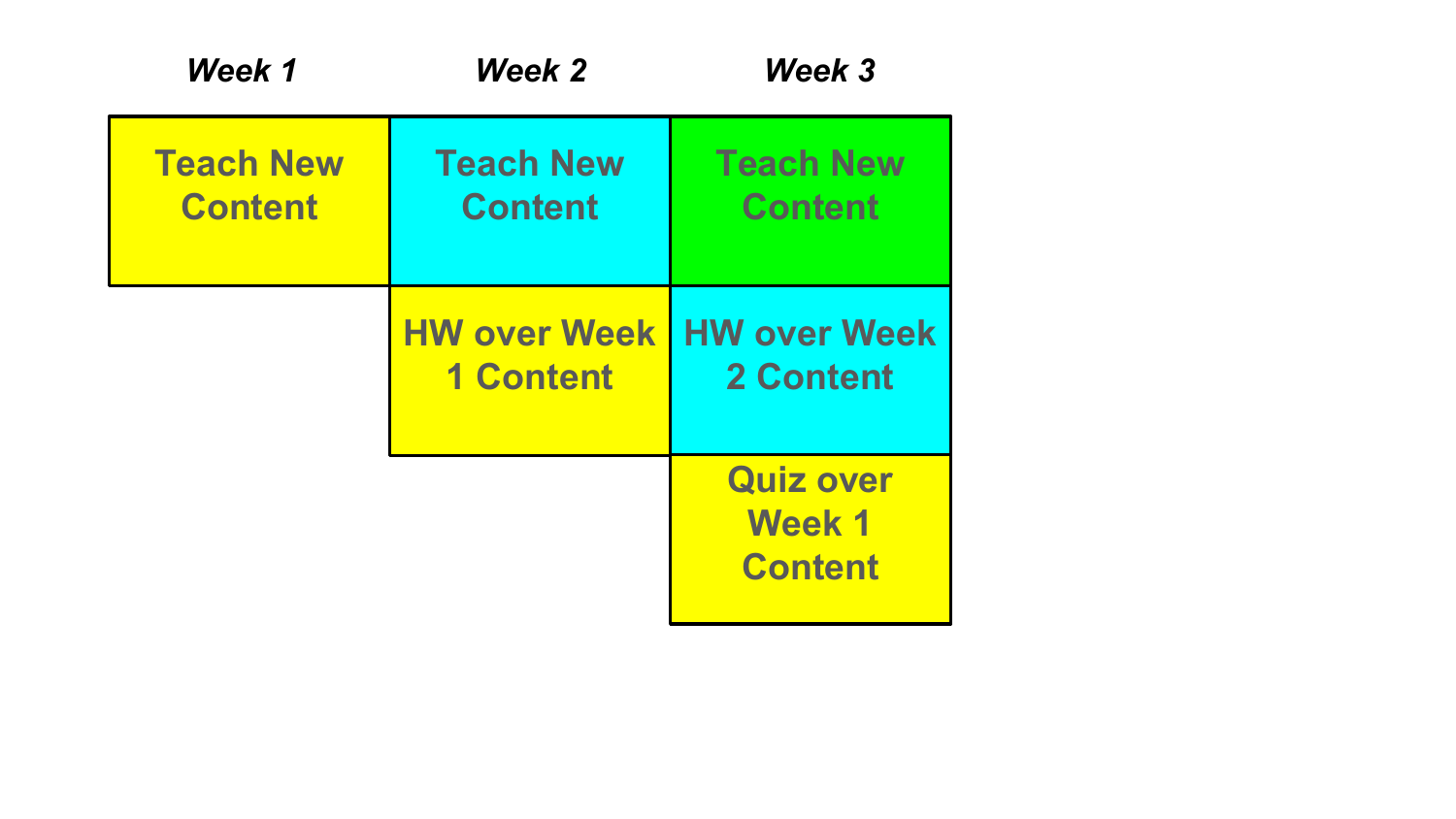| Week 1                             | Week 2                                  | Week 3                                              | Week 4                                              |
|------------------------------------|-----------------------------------------|-----------------------------------------------------|-----------------------------------------------------|
| <b>Teach New</b><br><b>Content</b> | <b>Teach New</b><br><b>Content</b>      | <b>Teach New</b><br><b>Content</b>                  | <b>Teach New</b><br><b>Content</b>                  |
|                                    | <b>HW over Week</b><br><b>1 Content</b> | <b>HW over Week</b><br>2 Content                    | <b>HW over Week</b><br><b>3 Content</b>             |
|                                    |                                         | <b>Quiz over</b><br><b>Week 1</b><br><b>Content</b> | <b>Quiz over</b><br><b>Week 2</b><br><b>Content</b> |
|                                    |                                         |                                                     | <b>Quiz</b><br><b>Corrections</b><br>from Week 1    |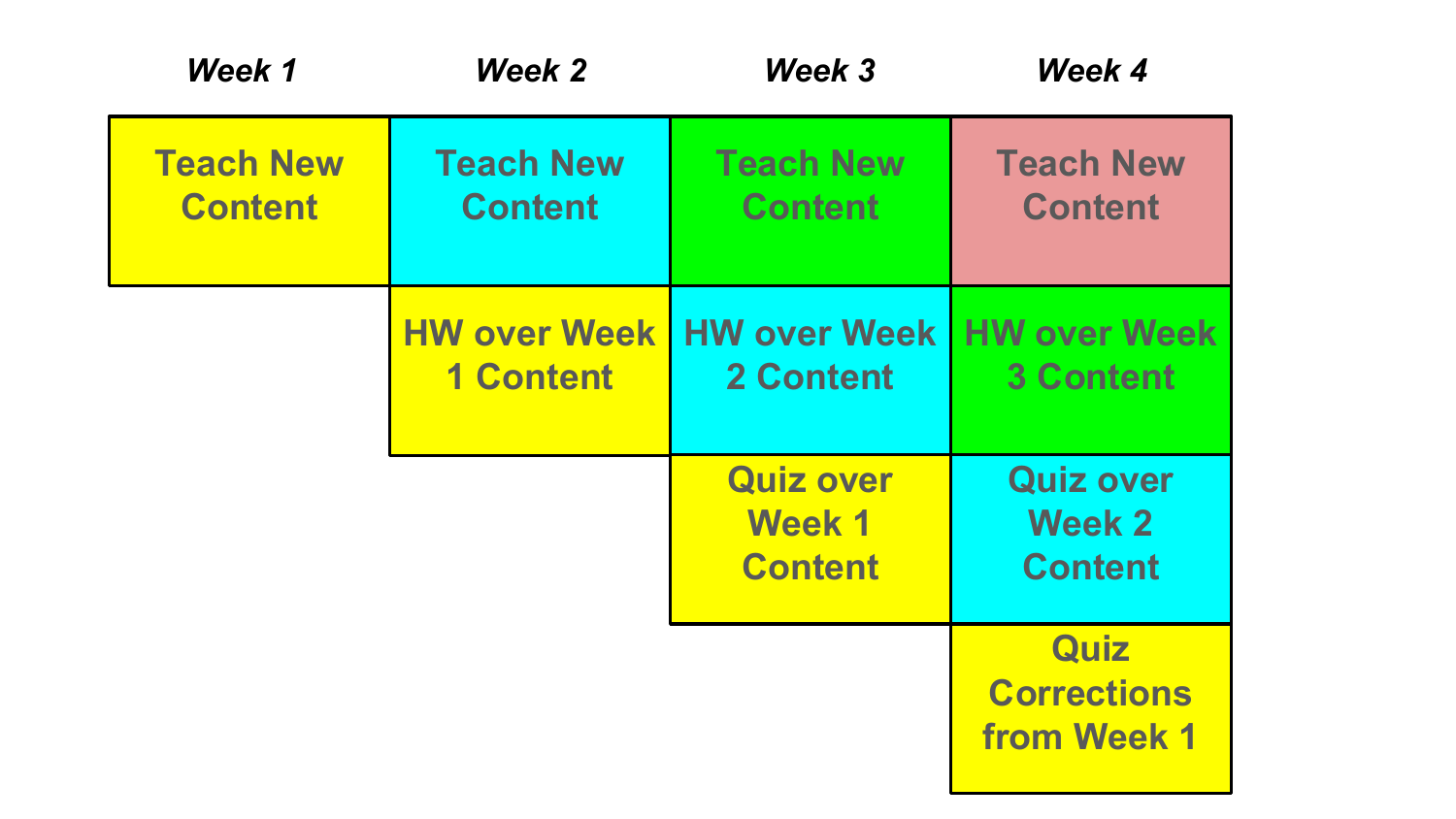| Week <sub>1</sub>                  | Week 2                                     | Week 3                                              | Week 4                                       |
|------------------------------------|--------------------------------------------|-----------------------------------------------------|----------------------------------------------|
| <b>Teach New</b><br><b>Content</b> | <b>Teach New</b><br><b>Content</b>         | <b>Teach New</b><br><b>Content</b>                  | <b>Teach New</b><br><b>Content</b>           |
|                                    | <b>HW</b> over<br>Week 1<br><b>Content</b> | <b>HW</b> over<br>Week 2<br><b>Content</b>          | <b>HW</b> over<br>Week 3<br><b>Content</b>   |
|                                    |                                            | <b>Quiz over</b><br><b>Week 1</b><br><b>Content</b> | <b>Quiz over</b><br>Week 2<br><b>Content</b> |
|                                    |                                            | Quiz<br><b>Corrections</b><br>from Week 1           |                                              |

- Extends exposure to the content
- **Stronger students** → lagging homework acts as a review
- **Weaker students** → more time to develop understanding
- More students are capable of doing the homework  $\rightarrow$  Effective, completion rate, grade is more accurate of understanding
- Less class time on homework questions
- Groups can answer homework questions
- $\circ$  More time on the lesson  $\rightarrow$  develop understanding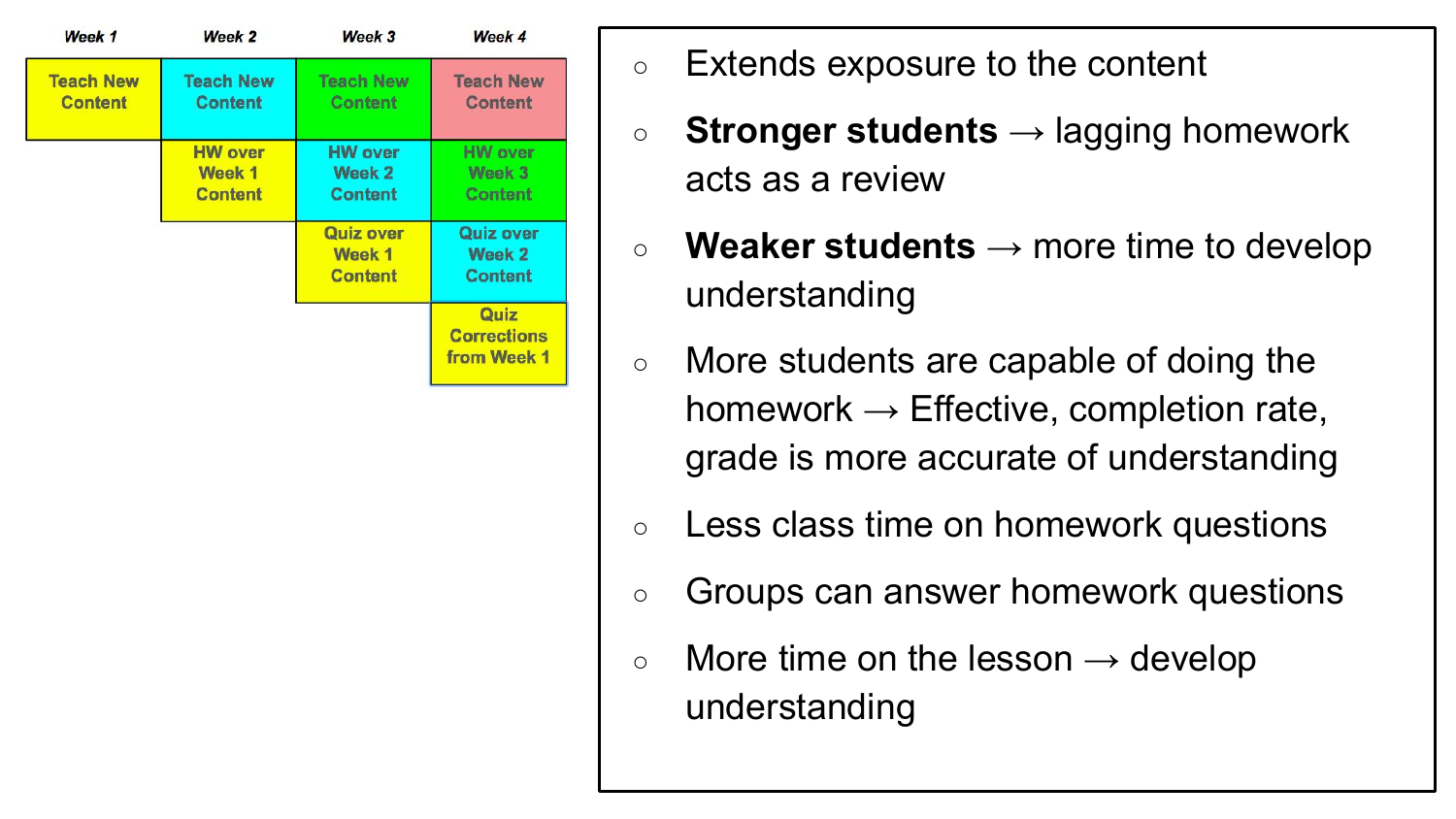# **PLC Homework Discussion**

- [Lagging Homework](https://www.mathedpage.org/middle-school/pdf/homework.pdf)
- [Homework Quiz System](https://www.middleweb.com/33519/whats-the-best-way-to-give-math-homework/)
- [Fewer Problems but Higher Cognitive Demand](https://www.nctm.org/Publications/Mathematics-Teaching-in-Middle-School/2017/Vol22/Issue9/Making-Homework-Matter-to-Students/)
- [2 Problems/Night](https://blog.mrmeyer.com/2008/okay-fine/)
- Others Shared from the Group

 $\bigcirc$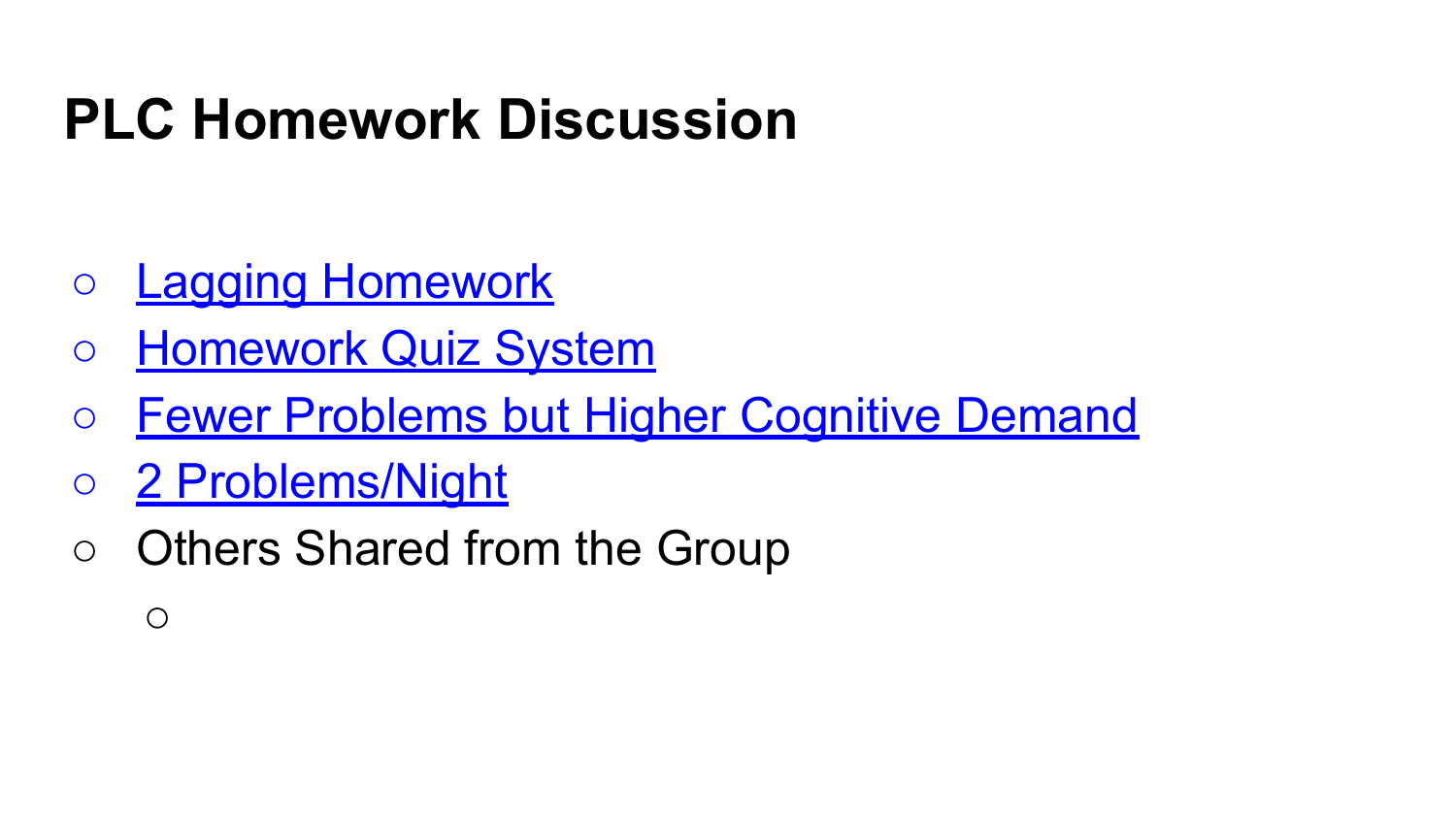

### [Add to Google Doc](https://docs.google.com/document/d/1HwBoMuBBOhL8Jdq6koCnG47IdoE-zhu31_ZQGliGD0c/edit?usp=sharing)

● **Grading:** *How do we assign grades in our classes? What gets graded in our classes? Do we use different categories that are weighted? What is standards-based grading? Do students focus on grades vs. learning? How does extra credit impact grades? What grading scale do we use? Do the grades we assign accurately reflect our students' current understanding?* 

*● Currently, 70% of a final grade is tests/quizzes and the rest homework and projects. Is this too steep? Is is an appropriate assessment of what they understand? I need ideas. I also want to remain semi-sane in the process*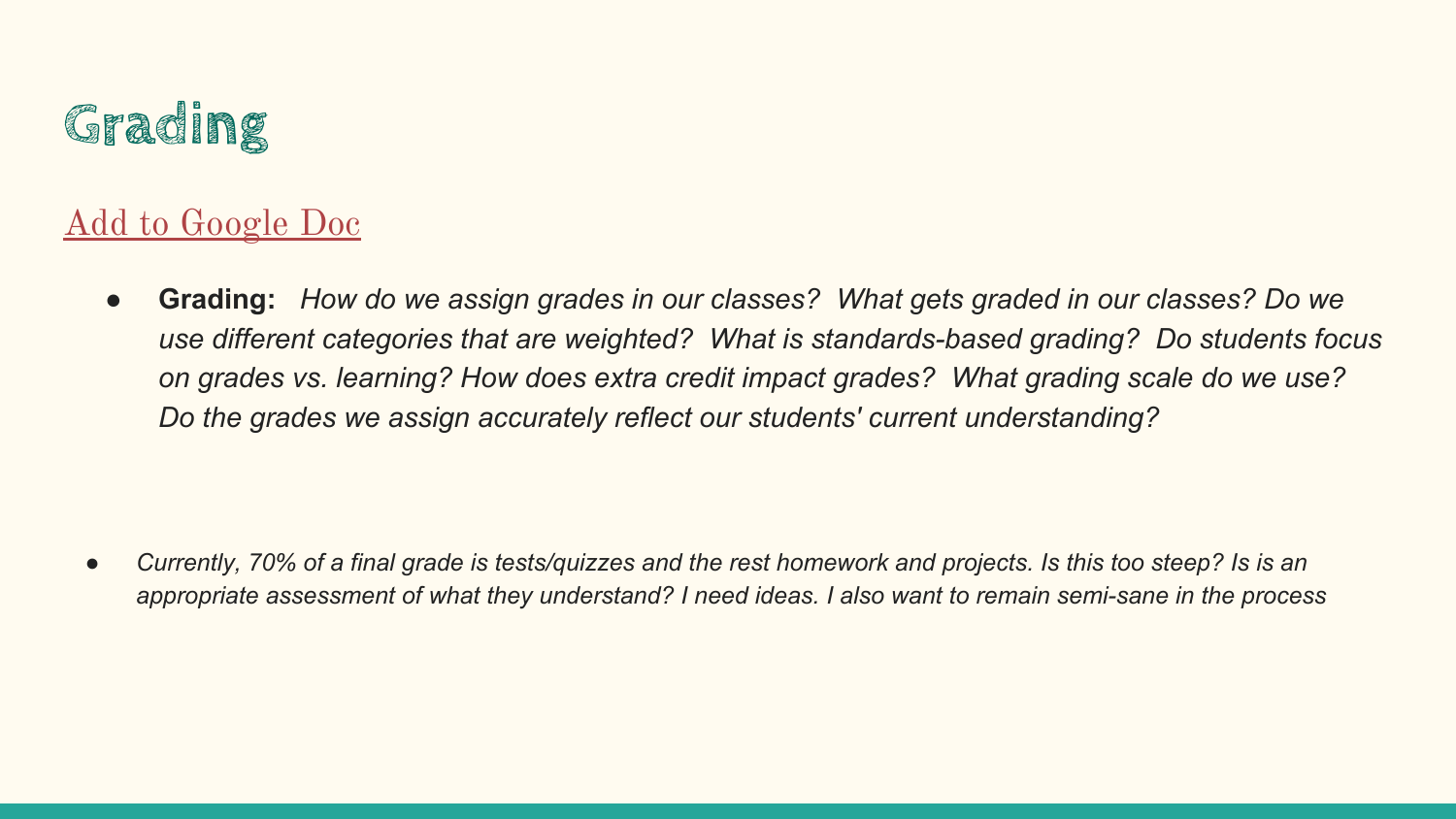# **Grading Discussion**

### [Standards Based Grading](https://whenmathhappens.com/standards-based-grading/) -- [SBG Intro Video](https://youtu.be/gyiJYIHCaOM)

[Standards Based Grading Blog Post for Algebra](http://rcssbg.weebly.com/sbg-in-math.html)

Grading Effectively [Video](https://www.youtube.com/watch?v=dGcjhaQuXK8)

[5 Point Grading Video](https://youtu.be/-NRg68n5t38)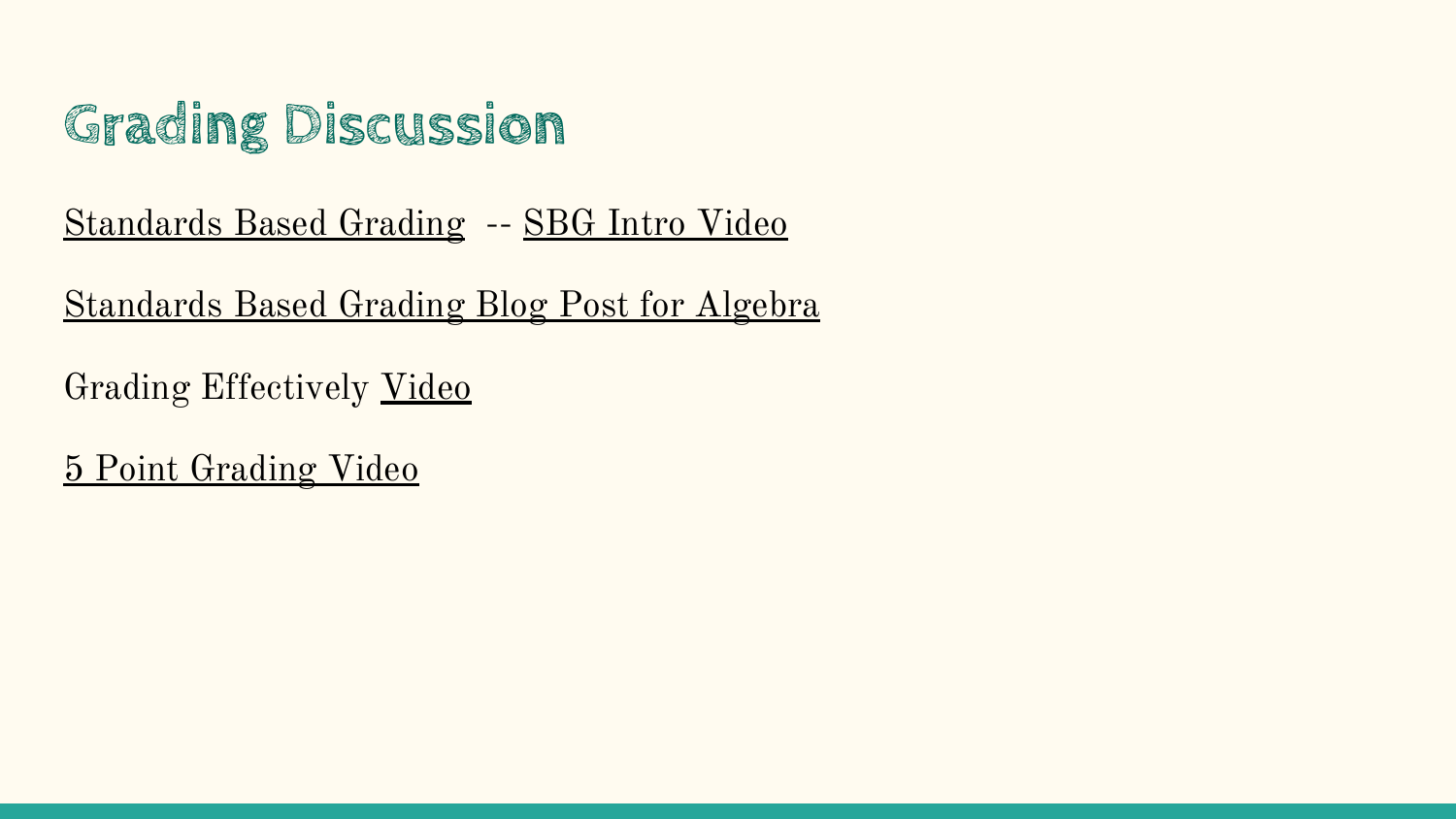

*What are different ways to assess students' understanding? How often do we assess students' understanding? Do we allow retakes? Should we allow retakes? Do we use rubrics to assess student performance?*